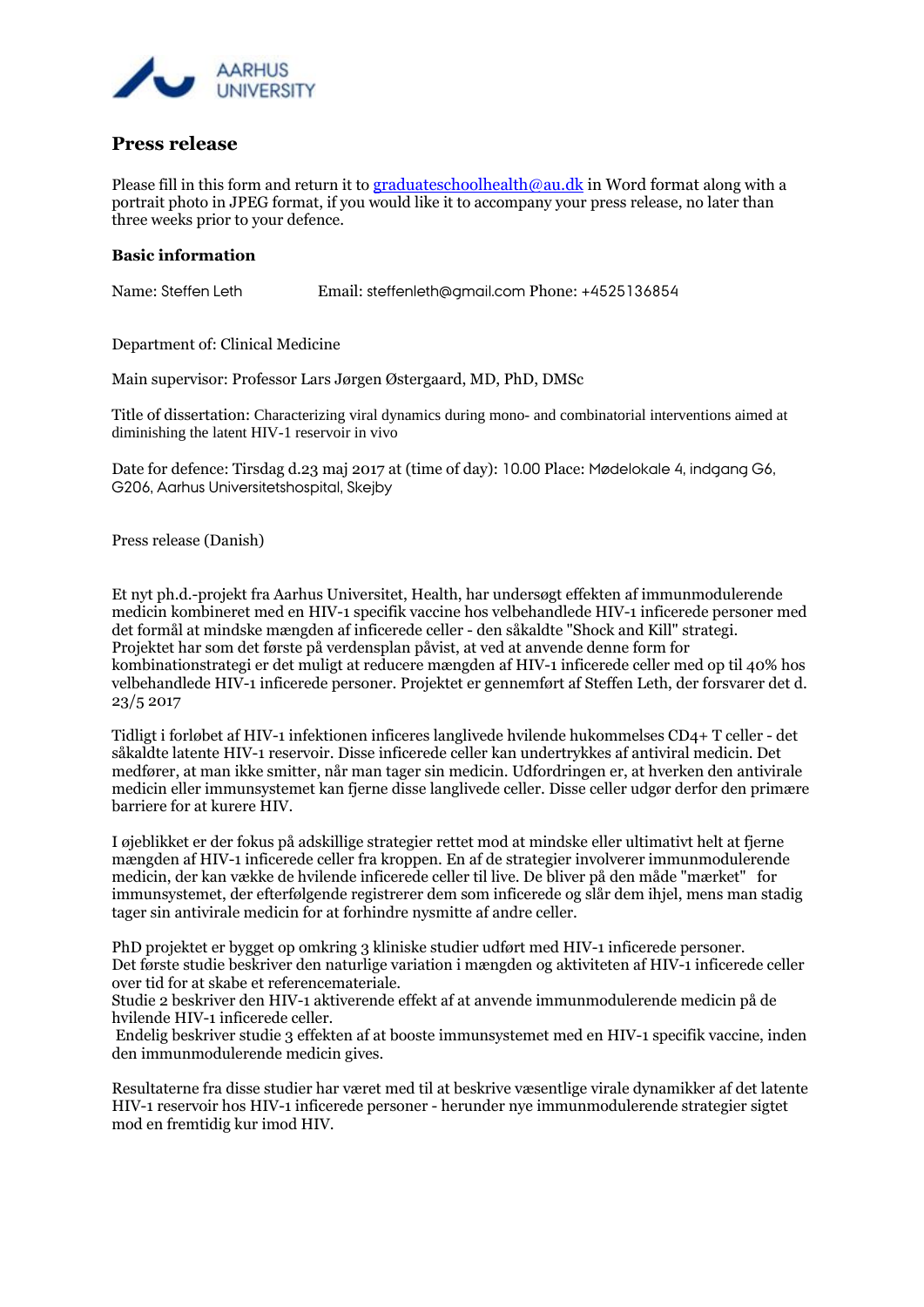

Forsvaret af ph.d.-projektet er offentligt og finder sted den 23/5 2017 kl. 10.00 i Mødelokale 4, indgang G6, G206, Palle Juul-Jensens Boulevard 99, Aarhus Universitetshospital, Skejby. Titlen på projektet er "Characterizing viral dynamics during mono- and combinatorial interventions aimed at diminishing the latent HIV-1 reservoir in vivo". Yderligere oplysninger: Ph.d.-studerende Steffen Leth, e-mail: steffenleth@gmail.com, tlf. +4525136854

Bedømmelsesudvalg:

Professor Per Höllsberg, MD, DMSc - chairman of the committee and moderator of the defence Department of Biomedicin Bartholins Allé 6 DK-8000 Aarhus C Aarhus University Denmark

Professor Beatriz Mothe, MD, PhD IrsiCaixa. Institut de Recerca de la Sida Hospital Universitari Germans Trias i Pujol Ctra. de Canyet s/n. 2a Planta Maternal 08916 Badalona Spain

Professor David Margolis, MD Director, University of North Carolina HIV Cure Center, IGHID Institute for Global Health & Infectious Diseases 2016 Genetic Medicine Bldg., CB#7042 120 Mason Farm Rd. University of North Carolina at Chapel Hill Chapel Hill, NC 27599-7042 USA

Press release (English)

A new PhD project from Aarhus University, Health, has investigated the effect of immunomodulatory drugs combined with an HIV-1 specific vaccine in well-treated HIV-1 infected persons aimed at reducing the amount of HIV-1 infected cells - the so-called "Shock and Kill "strategy. The project is the first to show, that by using this form of combination strategy, it is in fact possible to reduce the amount of HIV-1 infected cells by up to 40% in well-treated HIV-1 infected persons. The project was carried out by Steffen Leth, who will be defending his thesis on 23/5 2017. Early in the course of the HIV-1 infection, long-lived dormant CD4 + T cells are infected - the so-called latent HIV-1 reservoir. These infected cells can be suppressed by antiviral medicine, which means that you are not infectious when taking your medicine. The challenge is that neither the antiviral medicine nor the immune system can remove these long-lived infected immune cells. These cells therefore constitute the primary barrier to a cure against HIV.

Currently, focus on different strategies aimed at reducing or ultimately eliminating the amount of HIV-1 infected cells from the body. One of the strategies involves immunomodulatory drugs that can awaken the dormant infected cells to initiate viral activity and thus "label" them to the immune system, which subsequently detects these cells as infected and kill them, while still taking the antiviral medicin to prevent new cell infection.

The PhD project consists of 3 clinical studies conducted with HIV-1 infected persons. The first study describes the natural variation of the amount and activity of HIV-1 infected cells over time to create a reference material. Study 2 describes the ability of immunemodulating medicine to activate latently infected cells and finally, study 3 describes the effect of boosting the immune system with an HIV-1 specific vaccine before the immunomodulating medication is given.